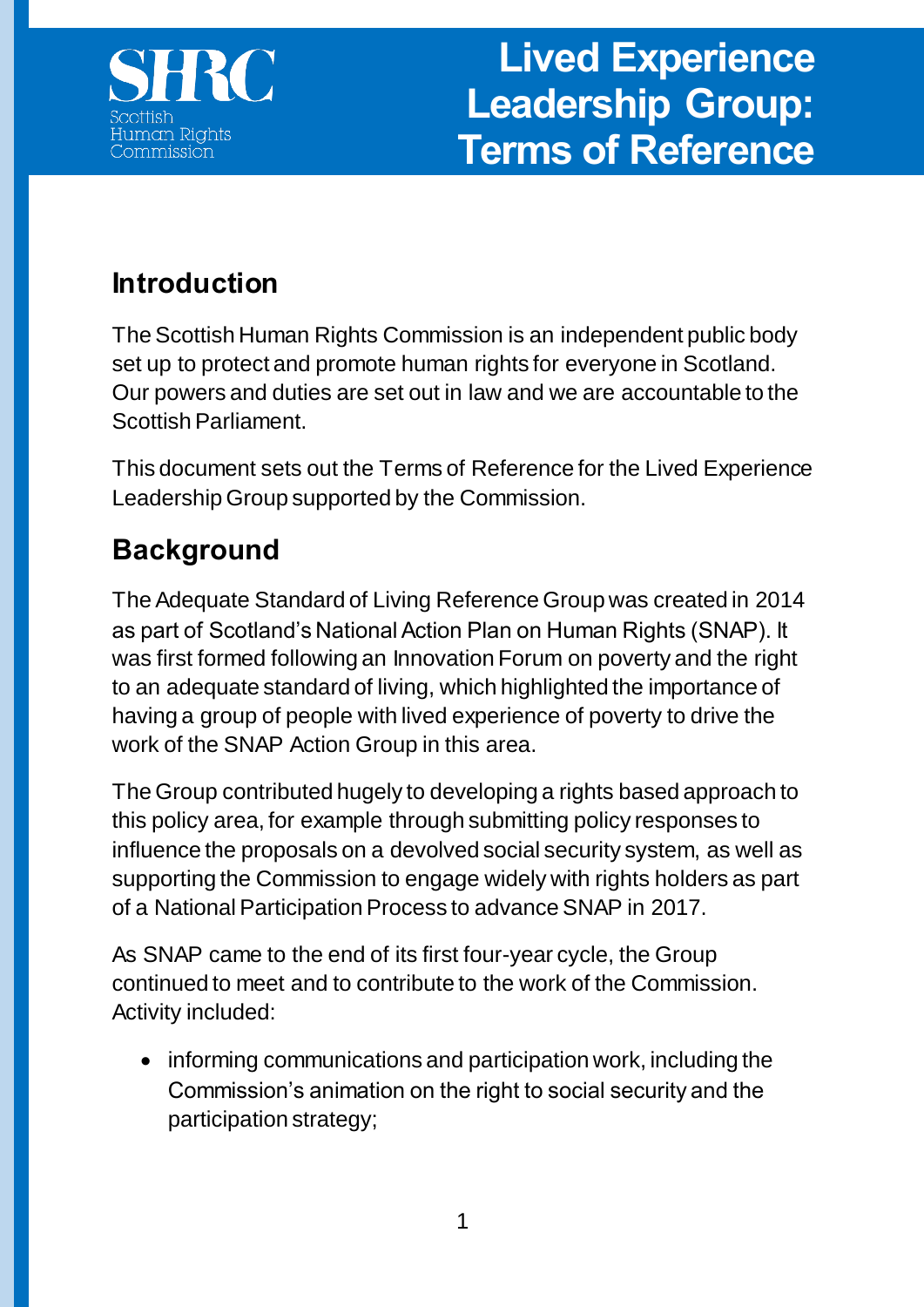- contributing to the development of the Commission's 2020-2024 Strategic Plan;
- developing policy and strategy on housing, fuel poverty, climate justice and the right to food from a lived experience perspective, distinct from but informing the Commission's own positions; and
- submitting evidence and meeting with the former Special Rapporteur on Extreme Poverty, Professor Philip Alston on his visit to Scotland in November 2018.

Individual members of the Group also participate in a whole range of rights-related activities, including in the proposals of the First Minister's Advisory Group, the SNAP Health and Social Care Action Group and in the work of groups and movements which are committed to equality and a rights based approach.

As the Group has continued to develop, and as proposals for SNAP 2 were finalised, it has become clear through discussions in the Group that their work and contributions are more closely tied to the activities of the Commission itself than to SNAP.

In August 2020, the Group discussed its continuing development, expressing a wish to identify itself as connected to the Commission itself, rather than to SNAP. The Group's conclusions informed a proposed new Terms of Reference set out below and agreed with the Group.

Reflecting the proposed broader role and remit, the Group will be known as the Commission's Lived Experience Leadership Group from January 2021.

# **Terms of Reference**

#### **1. Purpose**

The Commission's Strategic Plan 2020-2024 identifies four strategic priorities for our work, which include both progressing understanding and strengthening protection for economic, social and cultural rights, as well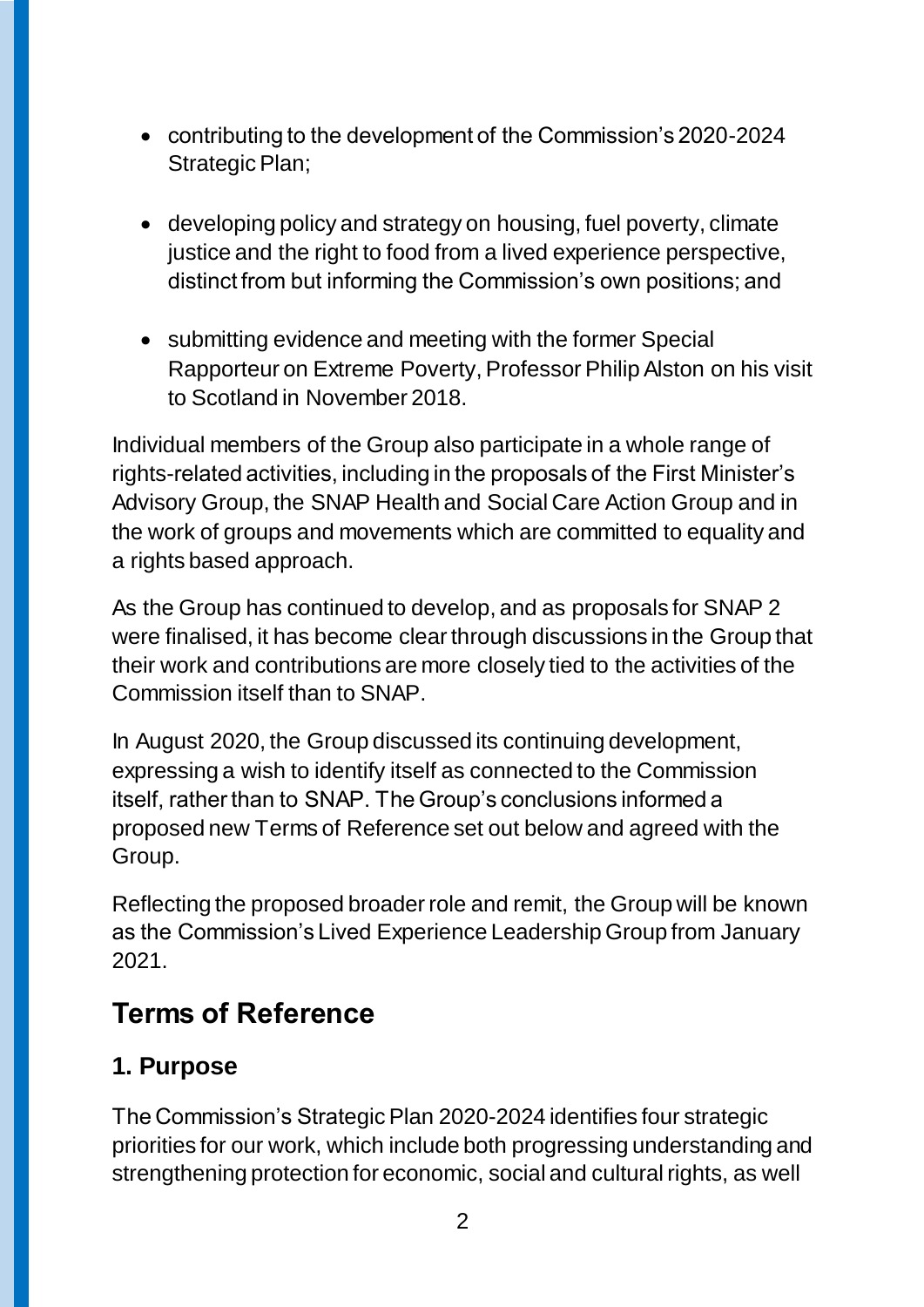as building wider ownership of human rights, including through direct participation work with people with lived experience.

The Commission's Strategic Plan includes an intended outcome that "the Commission's work increasingly reflects the voices and experiences of people affected by the human rights issues we work on, and those experiences are more reflected in public debate."

The Lived Experience Leadership Group will play an important role in ensuring that the Commission takes a human rights based approach to our work on addressing poverty and related human rights issues.

The Commission seeks to influence how law, policy and implementation meets human rights norms and standards in relation to economic, social and cultural rights (ESC rights). We will work alongside people with lived experience of these issues to support people to understand rights and how to influence change using rights, including through rights based scrutiny of the proposals. policies and actions of public bodies. The Commission will ensure that we provide people with the support they need to participate in a meaningful way.

## **2. Membership**

The Lived Experience Leadership Group is a group of people from across Scotland who have lived experience of a range of human rights concerns, especially in relation to ESC rights, such as the rights to an adequate standard of living, housing, food, social security; however, the Group's work recognises the connections and interdependence of all rights.

The Group will number around 15-25 people from across Scotland at any one time, and its members will be drawn from the diversity of Scotland's communities, ensuring membership from intersectional/equality groups, as well as people from different geographical areas.

While placing a lower limit on the number of members, the Commission anticipates that the membership of the Group could expand further in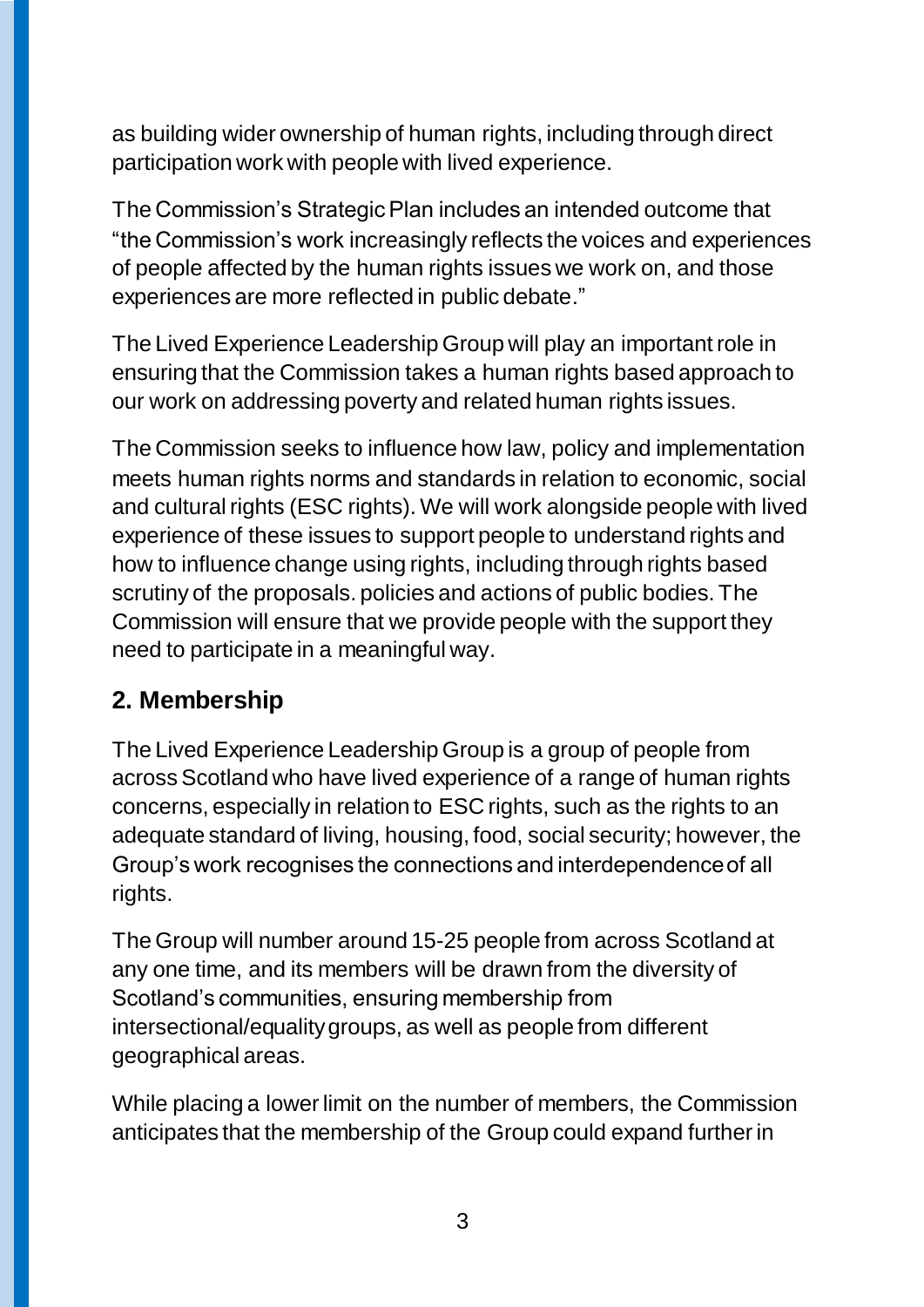future as it develops working practices, although staff capacity will dictate the ability of the Commission to support large numbers of people.

There is no expectation from the Commission that all members of the Lived Experience Leadership Group will be willing or available to participate in all of its discussions. There will be the possibility of smaller groups working together to address specific issues which are particularly of interest.

The Commission will seek to refresh the membership of the Group periodically, ensuring that any new members can access the support they need to participate, including through appropriate capacity building.

### **3. The Group's Role**

The Group has several roles:

- To draw the Commission's attention to issues of significance and importance, or which have an urgent or pressing nature in relation to ESC rights; similarly the Commission can discuss issues of importance with the group, with their agreement.
- To influence relevant law and policy development from a rightsbased, lived experience perspective.
- To inform and influence the Commission's strategic and operational decisions and activities in relation to ESC rights in light of their knowledge and expertise as individuals with lived experience of many of these issues and to ground these decisions in the reality of people's lives.
- To ensure that the experiences of people and communities at the grassroots are effectively communicated and understood by staff and Commissioners, with the support of the Participation team.
- With appropriate support and acknowledgement from the Commission, and on a voluntary basis, to act as advocates and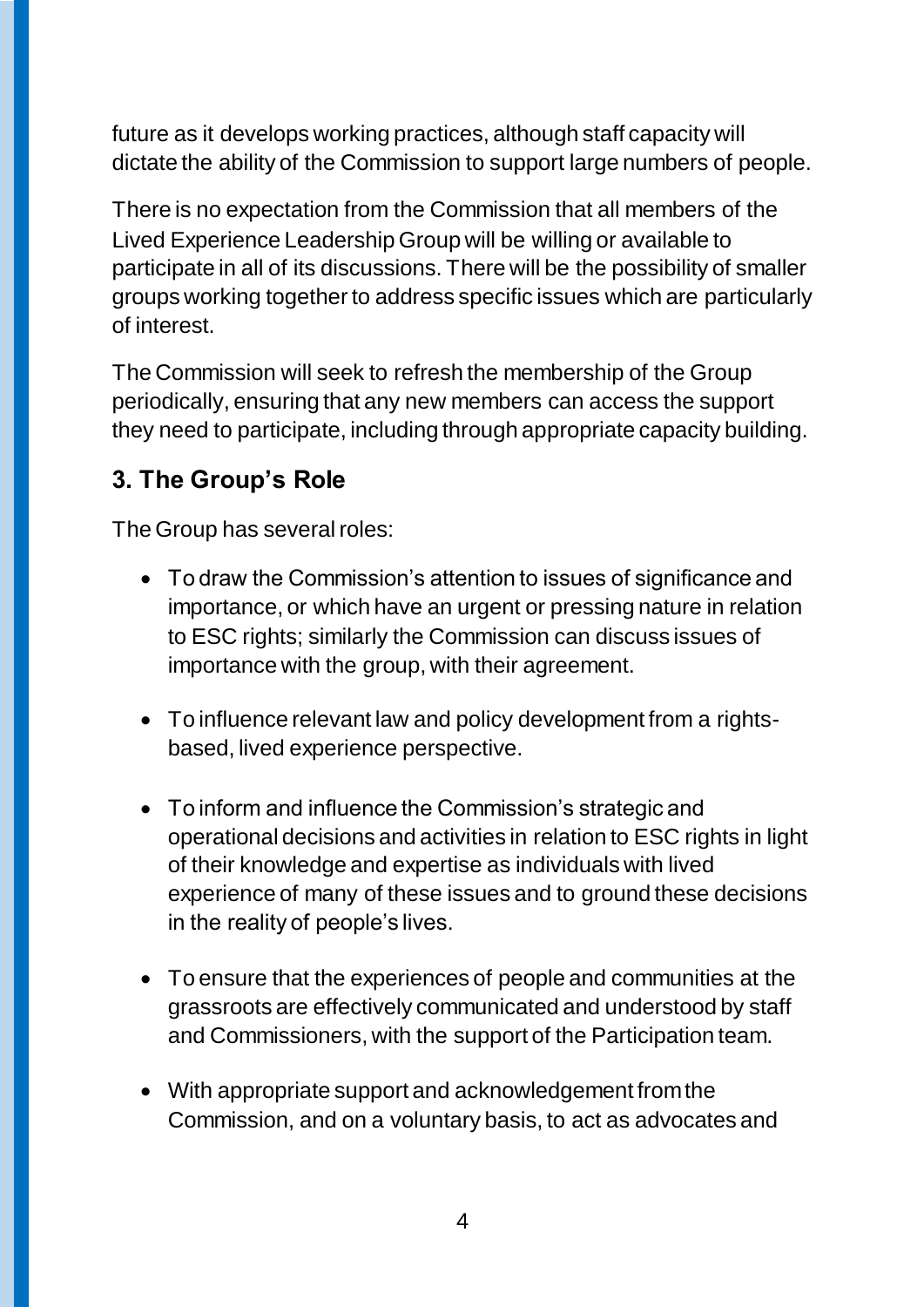ambassadors for rights and rights based approaches to addressing ESC rights issues.

#### **4. The Commission's Role**

The Commission will provide the Group with support through:

- organising and providing meeting infrastructure, whether virtual or face-to-face;
- providing practical support to travel and paying expenses in line with Commission policy;
- meeting preparation and facilitation to enable the full participation of group members, including seeking any necessary support to meet accessibility requirements;
- meeting recording and reporting;
- capacity building on rights and rights-based standards;
- providing evidence and briefings to the group on rights issues where necessary;
- drafting written statements or policy submissions which articulate the group's views;
- providing a link between the group's views and the Commission; and
- recognising that the Commission and the group may take different positions and explaining why the Commission's conclusions may differ. The Commission's independence is a vital aspect of our ability to act as NHRI.

The Group is free to raise any discussions on the Commission's approach to participation at any time. The Commission views good practice in participation as an evolving part of our work and one which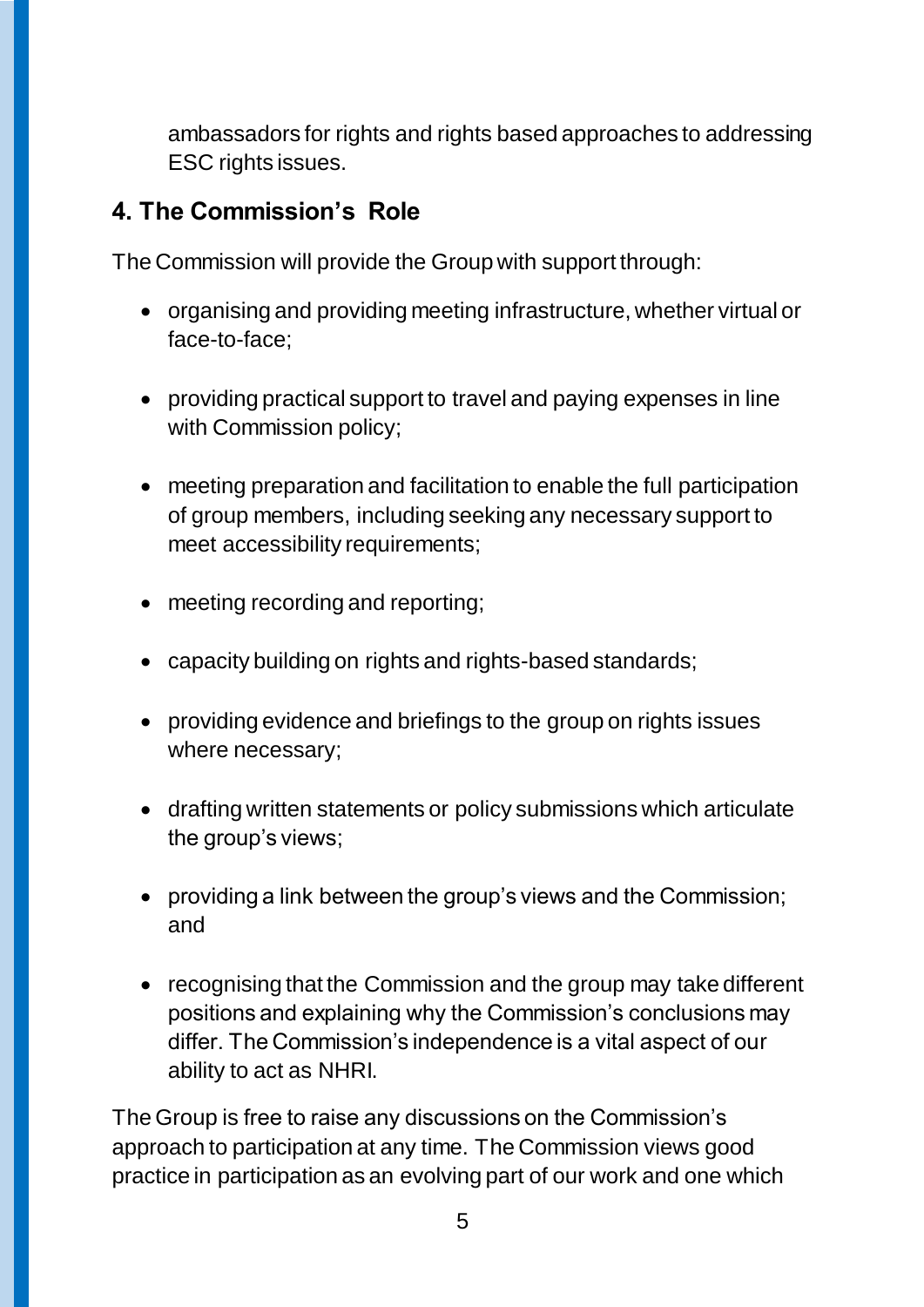we will always be willing to reflect on to ensure that it is as inclusive and supportive as possible.

While there will be occasions where the Group wishes to be reactive, for example through responding to external consultations, it is also free to develop and set its own agenda in relation to ESC rights.

### **5. Ways of Working**

To fulfil its role, the Group will meet around 6 times per year, with the potential for more frequent and/or extraordinary meetings to discuss pressing or complex issues. Meetings will be a mix of virtual and face-toface participation; meetings may take place at accessible community venues across Scotland.

In some cases, the Commission may attend relevant participation activities flagged by members of the Group or others which are relevant to the work of the Group, on a listening basis.

At present, group members meet on a voluntary basis with all expenses related to travel, accommodation, caring or childcare covered. However, following discussion with the existing group, the Commission is currently exploring the potential for providing financial acknowledgement to group members for their time and expertise.

To build understanding of the contribution of the Group to the work of the Commission, and to develop the relationship between Commissioners, staff and people with lived experience of right issues, a number of practical steps are proposed:

- The Commission receives a summary of the discussions of the Lived Experience Leadership Group as a standing item at Commission meetings.
- The Leadership Group can make formal recommendations to the Commission on matters it views of importance.
- A member of staff from the Legal and Policy team or the Communications and Engagement team (other than the